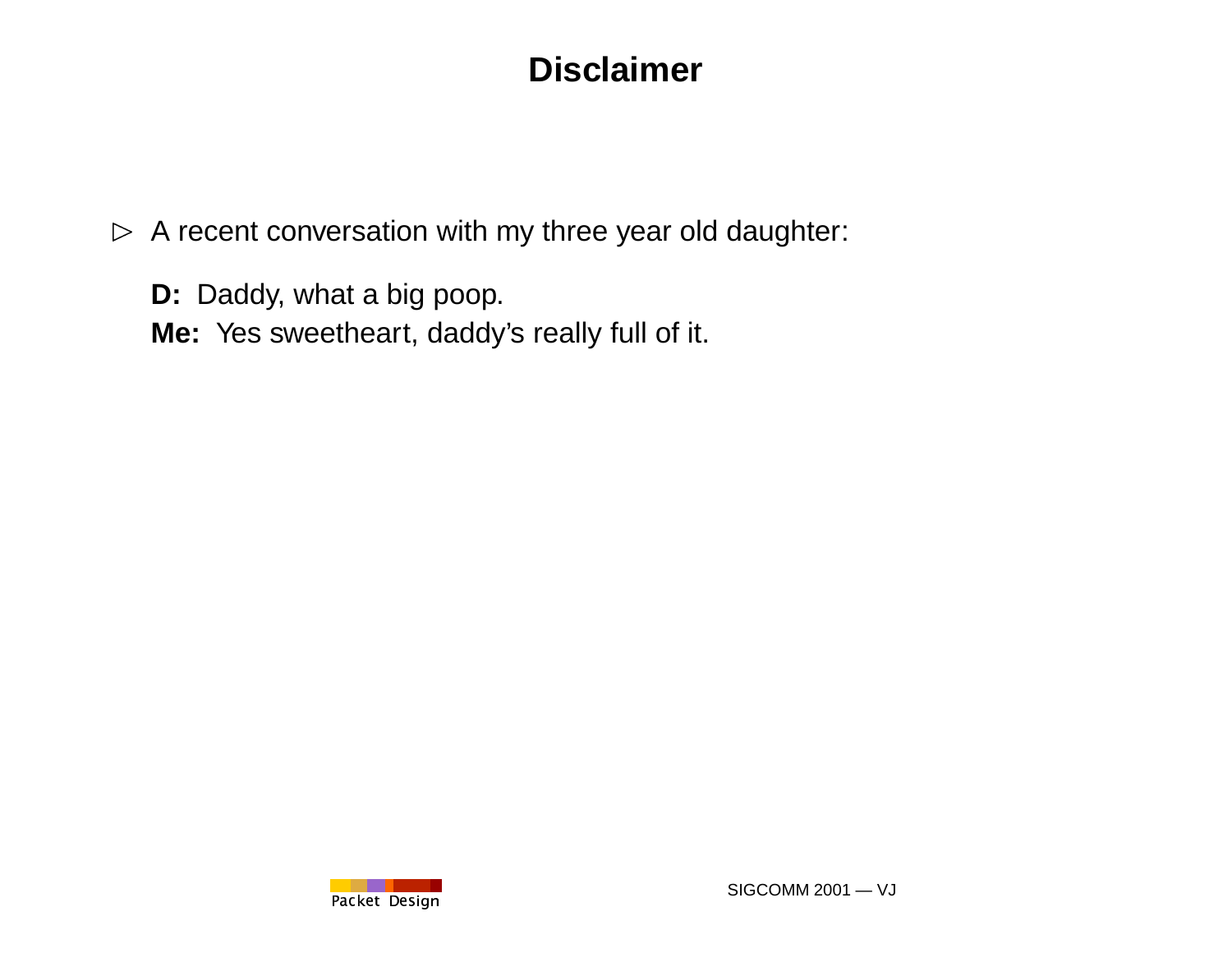# **Circuits: the search for a cure**

Van Jacobson

31st October 2001 Sigcomm '01 San Diego, CA

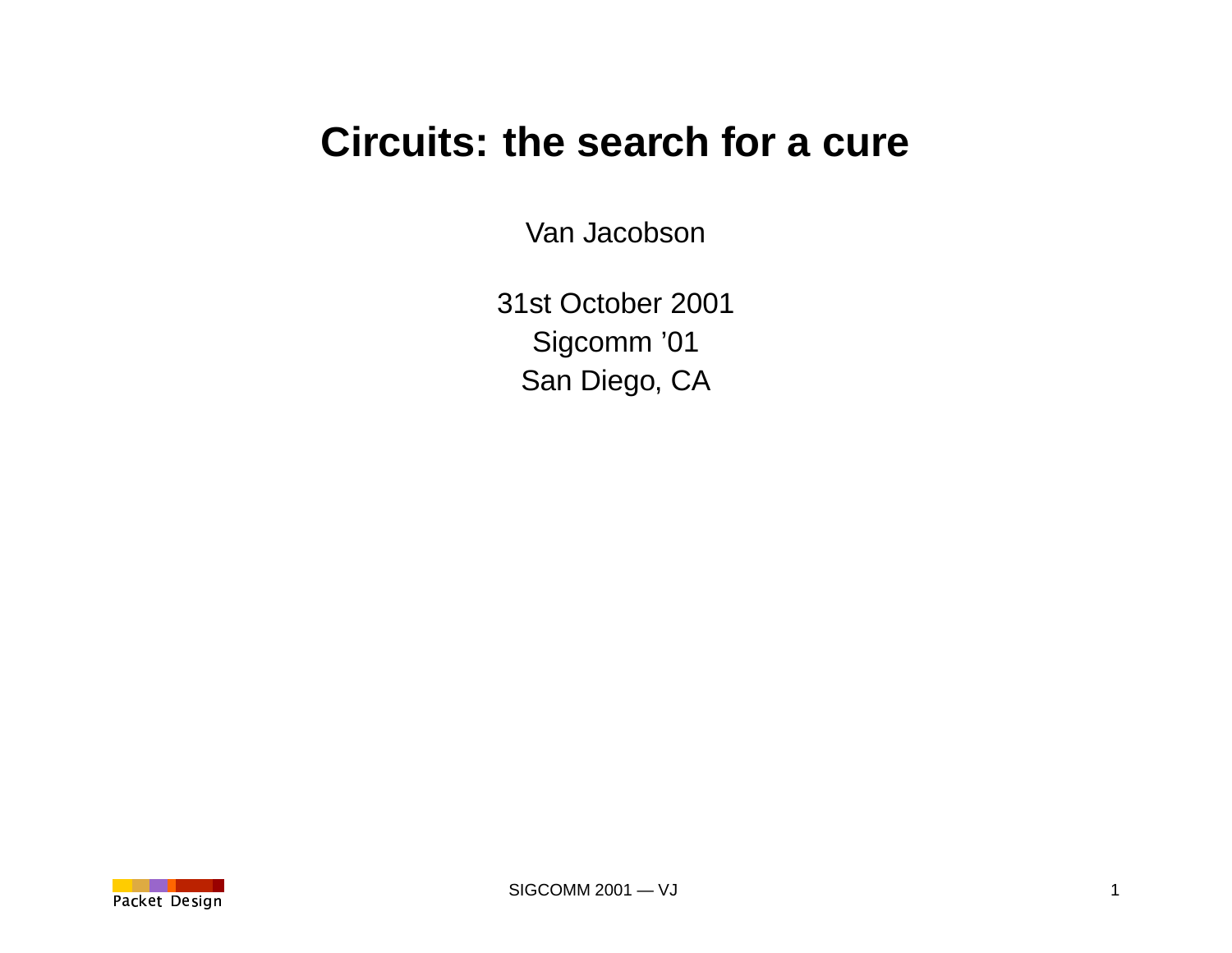

We model the future on the past.

Sometimes that's a mistake.

Early cars were horse carriages with motors and <sup>a</sup> tiller for steering. The 1898 Phelps Steamer was more user friendly—it steered with reins.

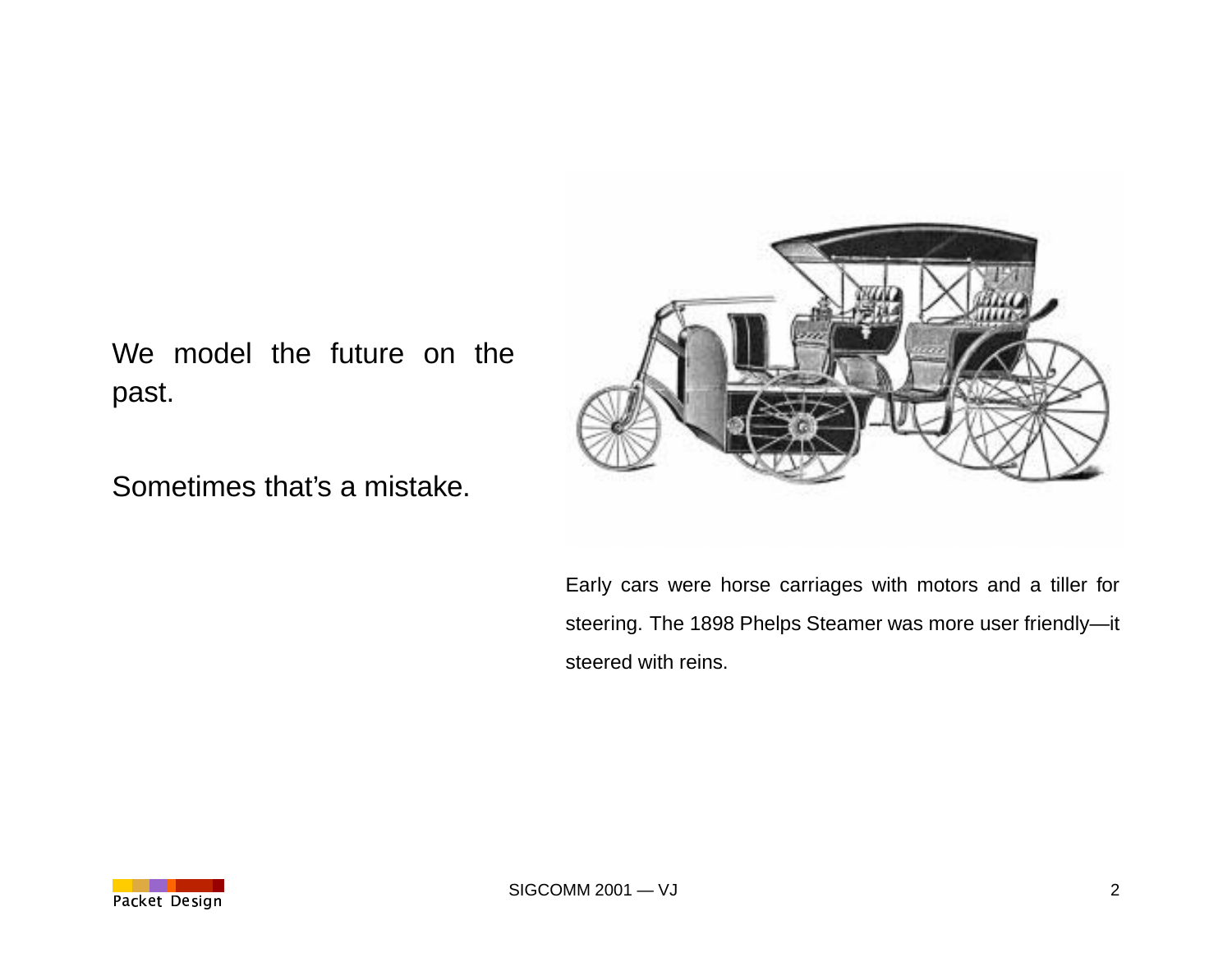#### **Source of the affliction**



- $\triangleright$  Indoctrination starting with high school science books makes us believe there is something simple and fundamental about the telephony circuit model.
- $\triangleright$  In fact the telco circuit system is an extremely complex artifact whose evolution was driven by the engineering and economic challenges of the late 1800s and early 1900s.

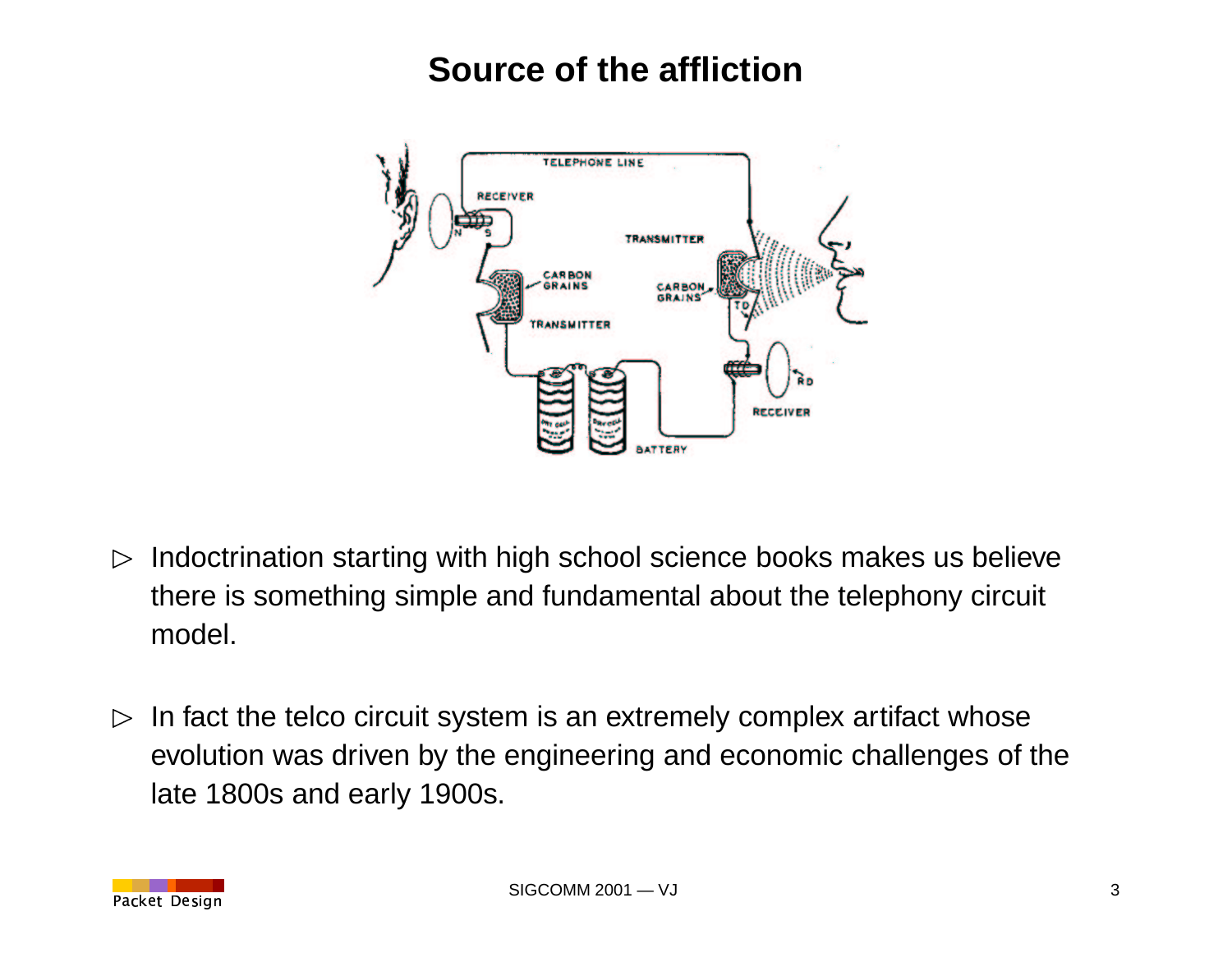# **Some history**

- **1864** J.C. Maxwell presents the fundamental equations of electricity to the Royal Society.
- **1876** A.G. Bell invents the telephone.
- **1878** First commercial switchboard starts operation serving 8 lines and 21 telephones.
- **1881** Bell Telephone patents the "metallic circuit" (two wires from CO to each phone rather than one wire connecting many phones).
- **1891** First metallic circuits deployed; start of PSTN.

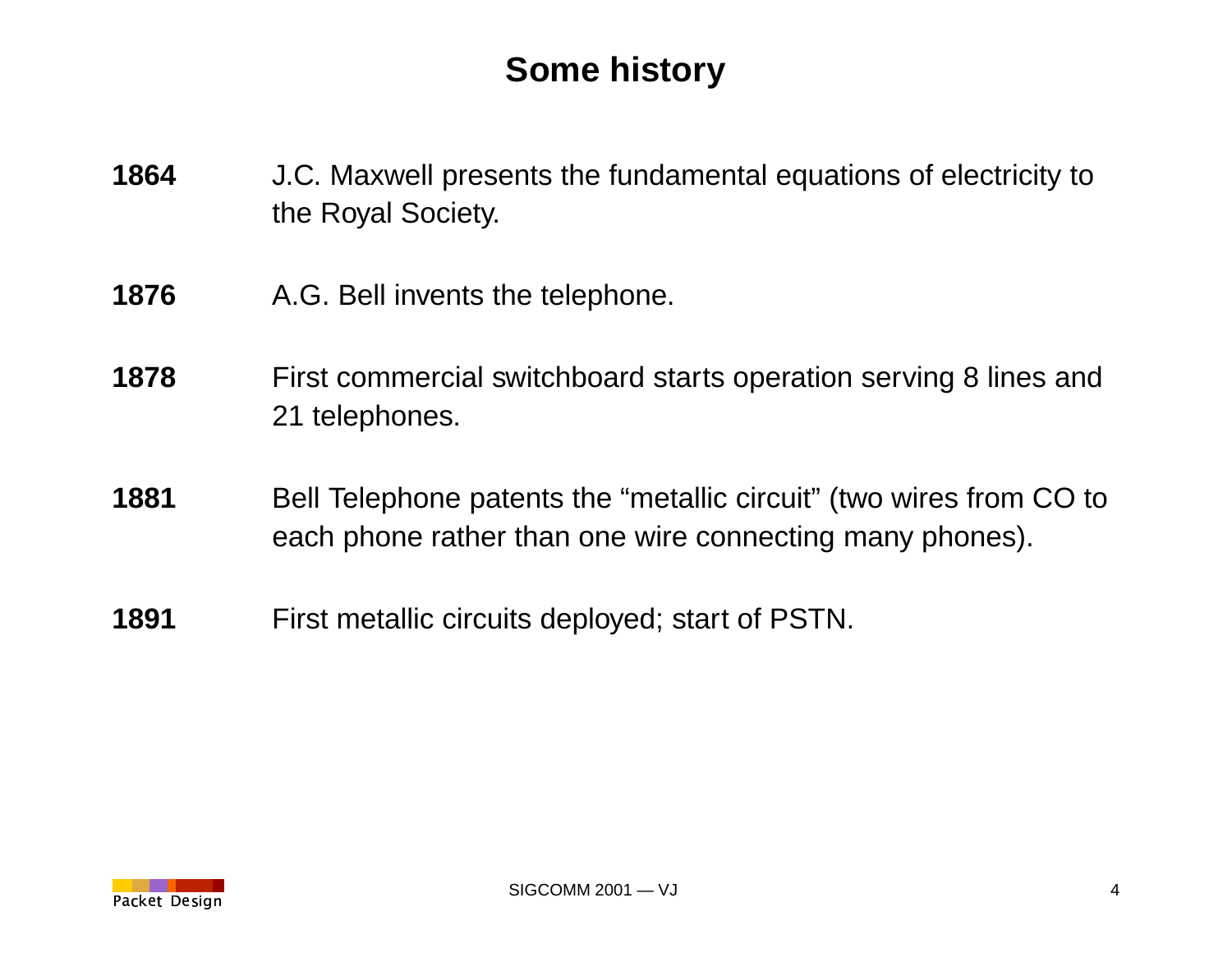# **History (cont.)**

 Almon Strowger, <sup>a</sup> Kansas City undertaker, patents the first automatic dial system.



- Bell starts to switch from human operators to Strowger's "steppers"
- Transistor invented.
- Digital T carrier system introduced.
- No.1 ESS introduced.

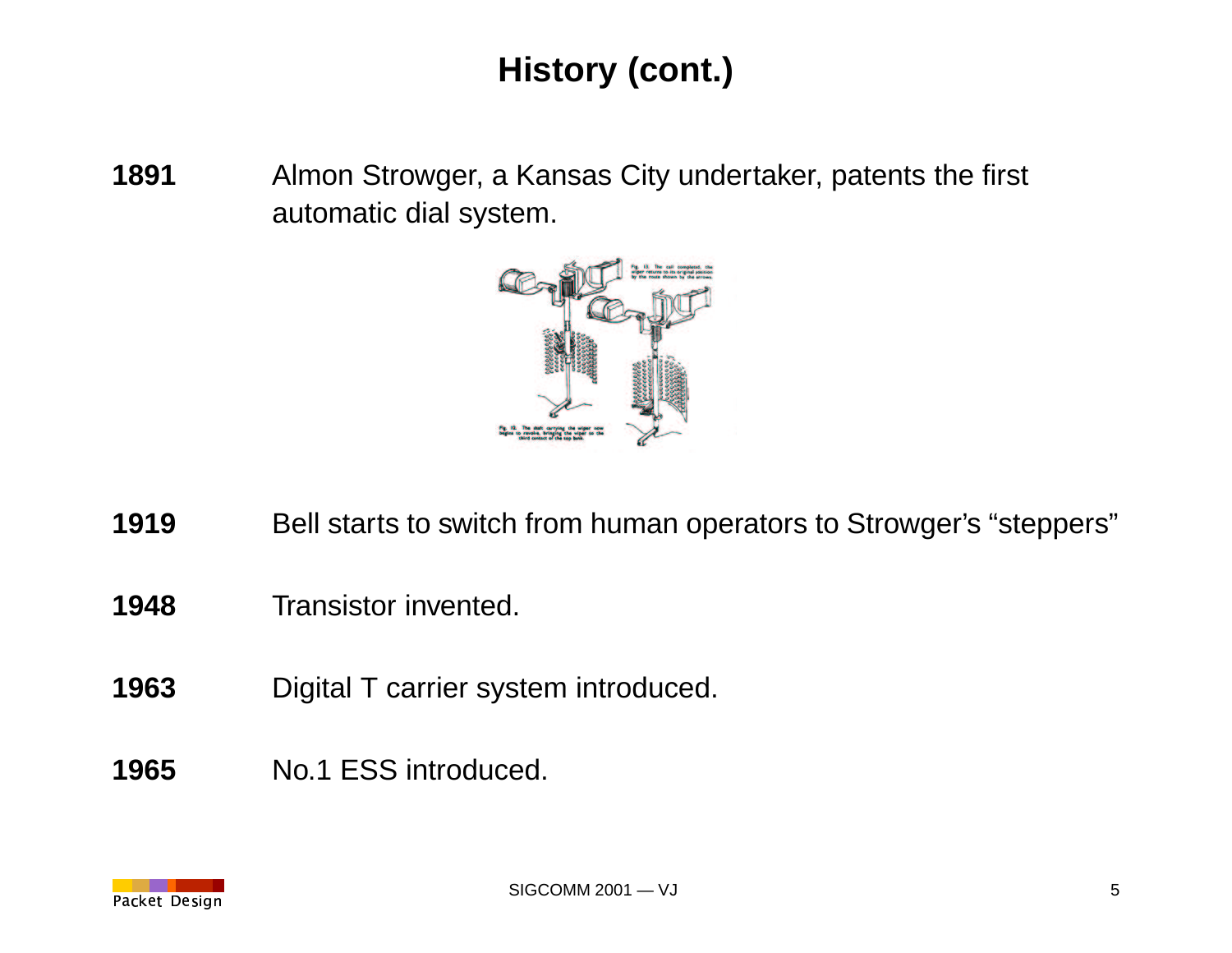The telephone system is <sup>a</sup> profound engineering achievement that has changed the world for the better. But the engineering imperatives of the 1800s are <sup>a</sup> bad match to the technology of 2001. In almost every way the circuit model is <sup>a</sup> poor fit to today's networking:

- $\triangleright$  it is structurally unreliable.
- $\triangleright$  It imposes a symmetry that encourages centralization and monopolization.
- $\triangleright$  it mandates a small set of globally unique service offerings that don't match existing usage.
- $\triangleright$  it has an excess of state that vastly complicates the solution of routine operational problems like mis-connection or traffic engineering.

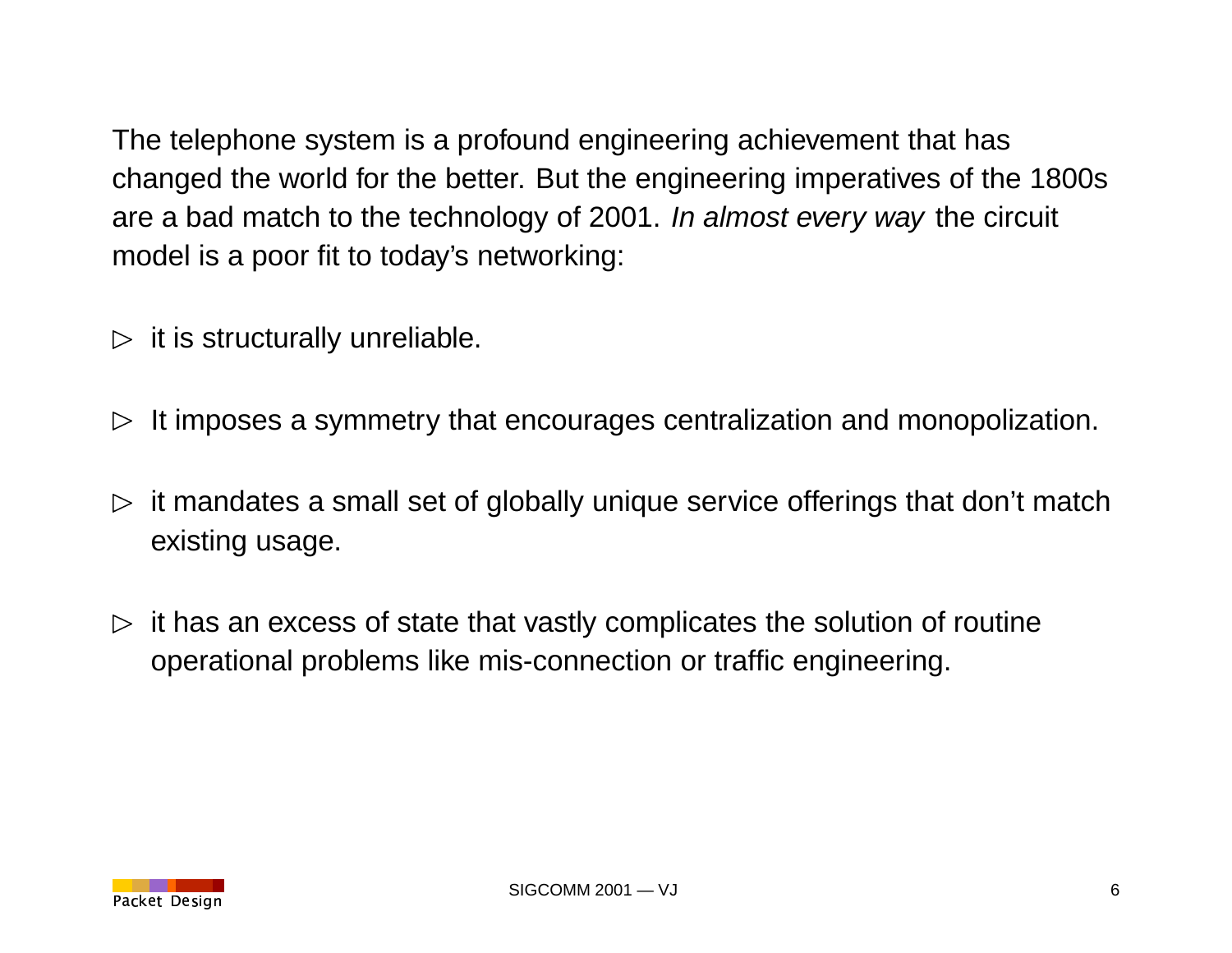# **Reliability**



Circuit systems require very high component reliability since system reliability decreases exponentially with number of elements in series.

IP networks can be created from very low reliability components since alternate paths cause system reliability to increase exponentially with system size.

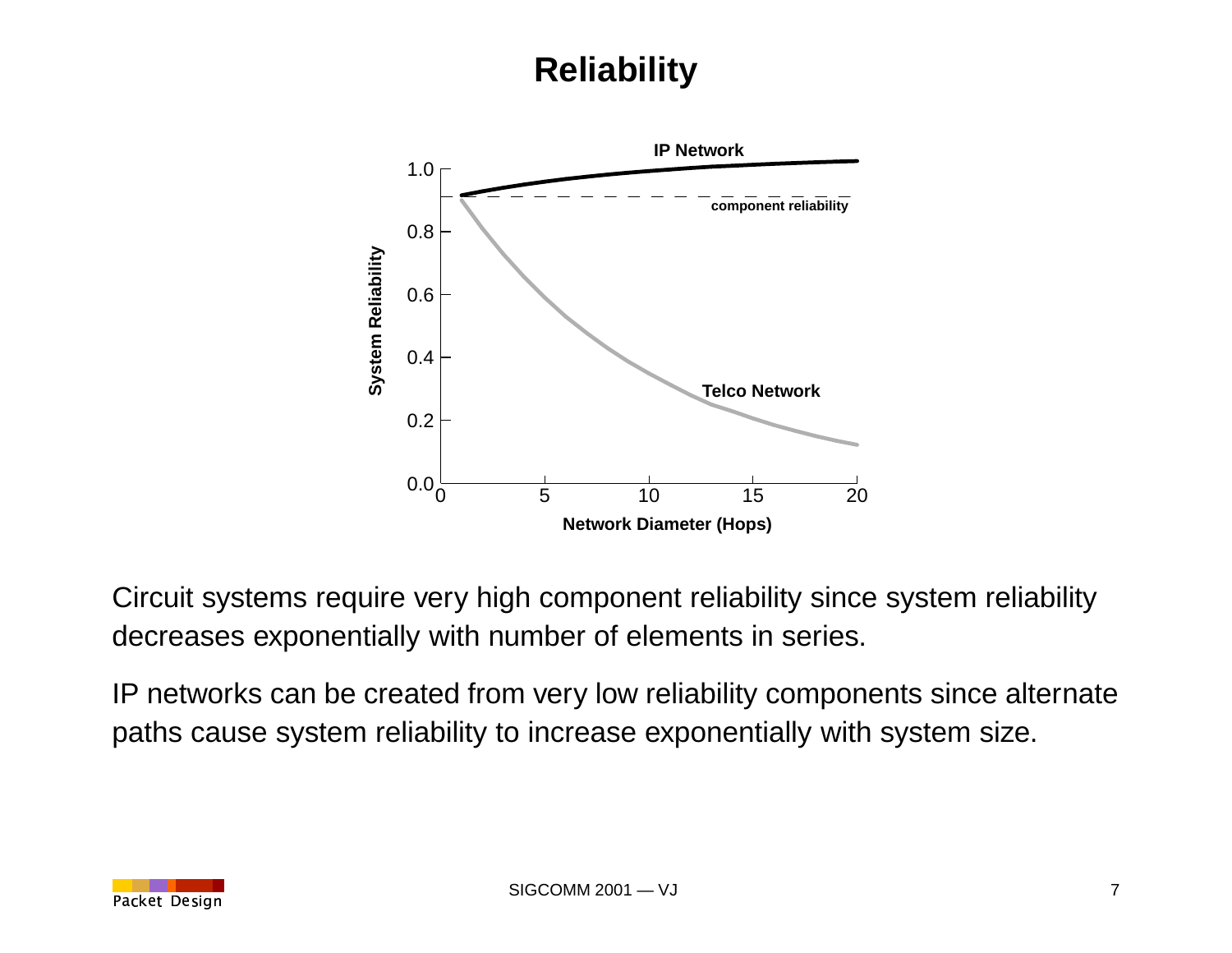#### **Best Effort 'Who Knows?'** -

We recently measured the busiest transcontinental (SF to DC) core path of <sup>a</sup> large, tier-1 ISP. Our test rig sent randomly sized probe packets at exponential intervals (1ms avg.) with departure and arrival hardware time-stamped to 20us accuracy. This is the data from one week:



69 million probe packets were sent, zero were lost, worst case jitter <sup>&</sup>lt; 700us. (see Casner, Alaettinoglu and Kuan talk at NANOG 22, May 2001).

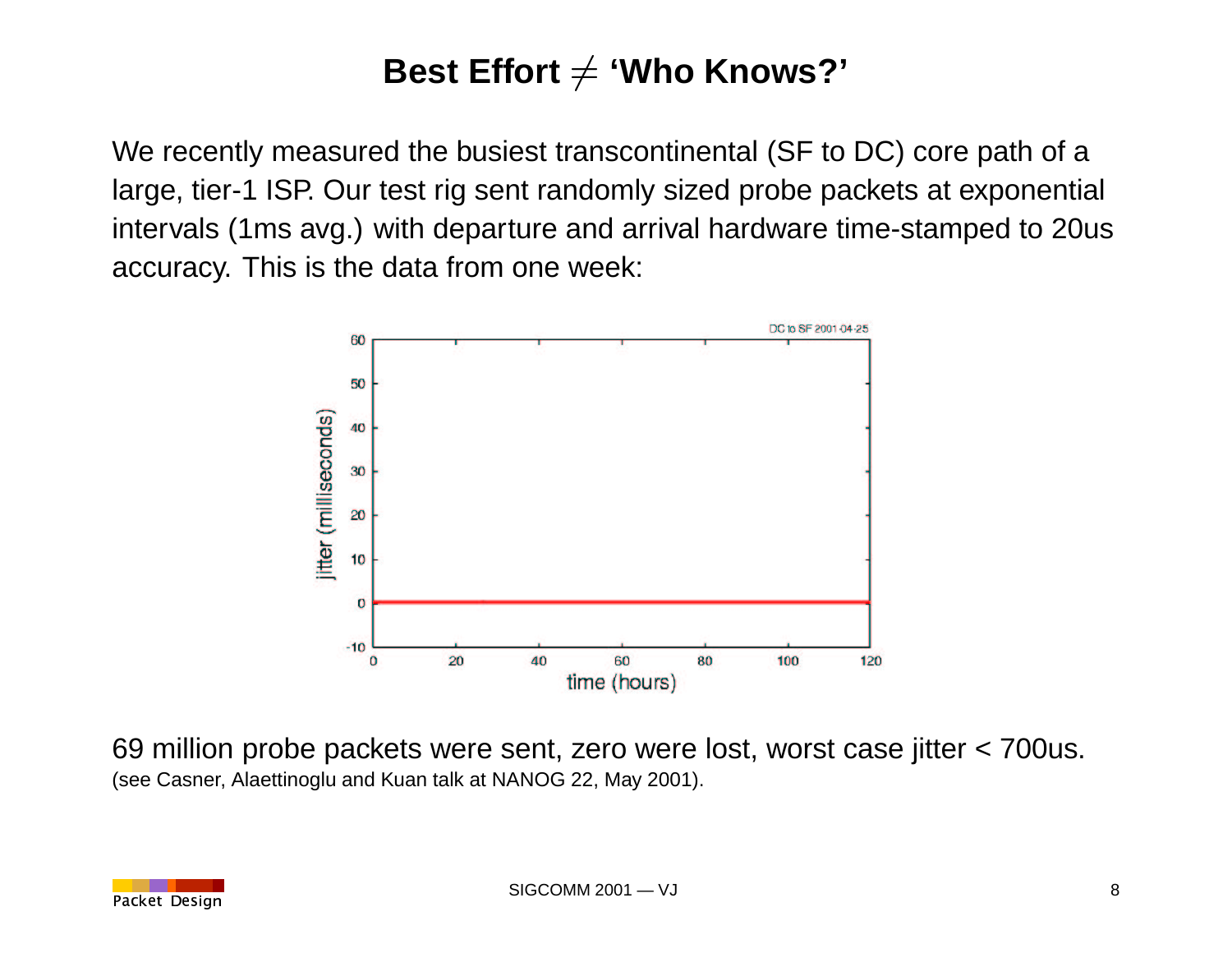## **Symmetry**



TelCos evolved from <sup>a</sup> single monopoly carrier to local monopolies with competitive inter-exchange (long distance) carriers. But all the parties deal in the same unit of service — <sup>a</sup> "call" (a brokering economic model). This sameness means there is a well defined global partition function which can be used to give <sup>a</sup> global meaning to "fairness".

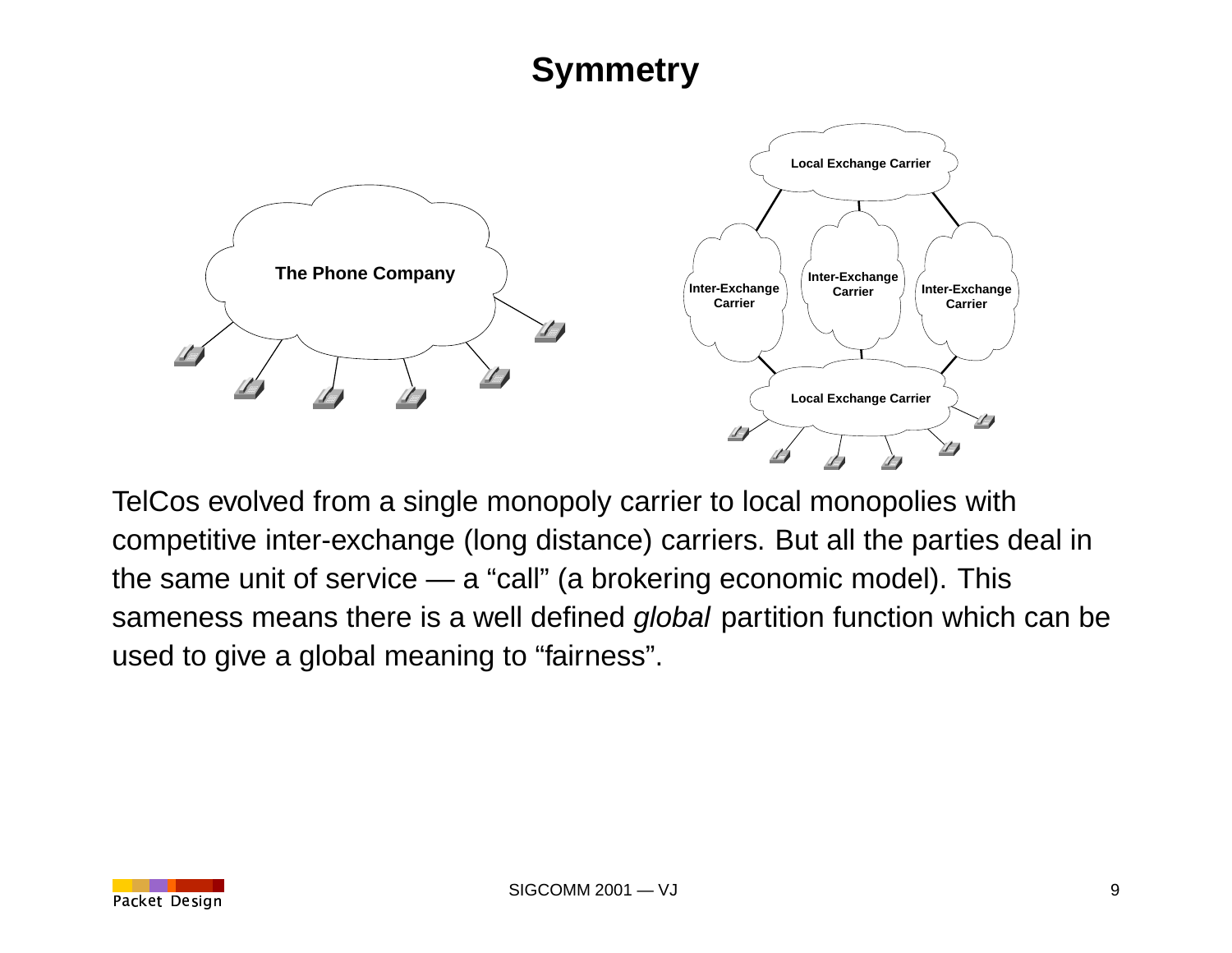# **Traffic asymmetry and "fairness"**

Internet service is typically based on bilateral agreements on the amount of data allowed to cross <sup>a</sup> mutual border (a wholesale-retail economic model). Since the unit of service is different everywhere there is no global partition function to support <sup>a</sup> global "fairness".



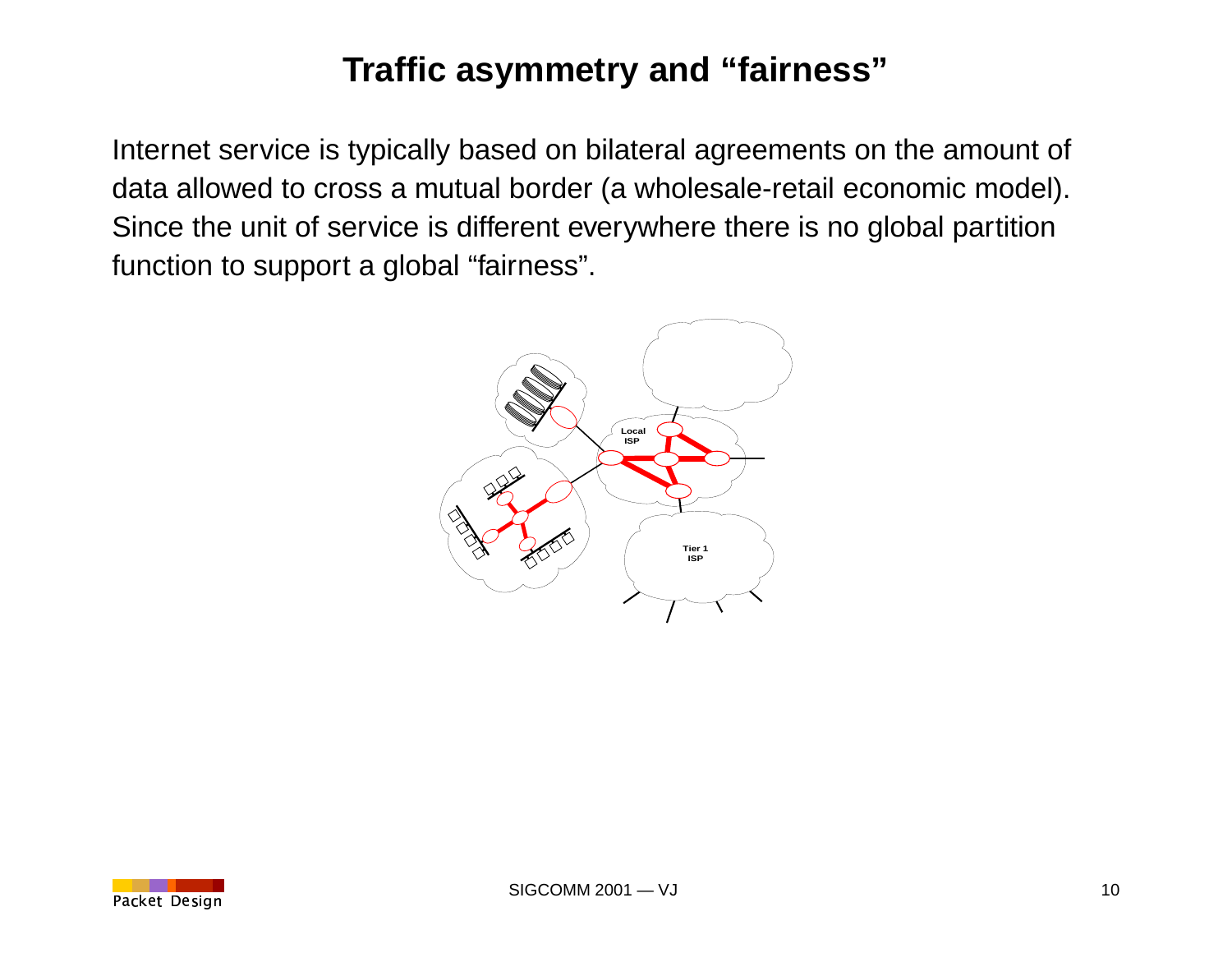# **Internet topological asymmetry**

The internet model has no symmetry: In bi-directional communication the two directions almost always follow different paths. This is <sup>a</sup> deliberate engineering decision ("early out") that follows from the open competition of ISPs:



There's also a 10:1 to 100:1 difference between the data sent each direction so <sup>a</sup> web hosting ISP and cable modem ISP see very different backbone loads from the same transactions. Is that "unfair"? To whom?

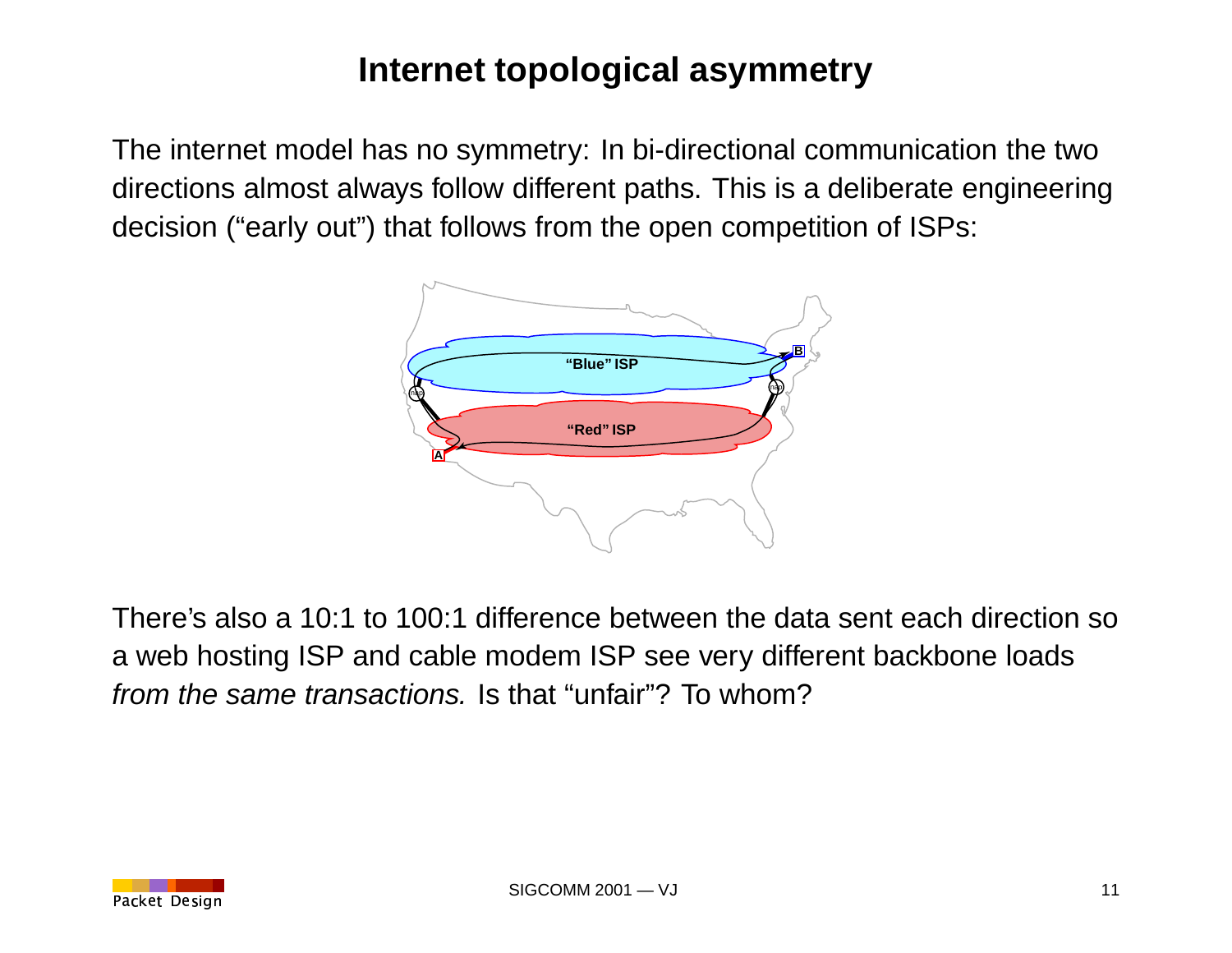#### **Temporal asymmetry**

Net usage is very bursty: <sup>a</sup> Bell Labs study found home users weren't happy with <1Mb/s access but averaged <40 b/s over <sup>a</sup> week.

This huge disparity between peak and average usage gives IP <sup>a</sup> large multiplexing gain compared to <sup>a</sup> telco TDM system.

But with per-user traffic rates varying over 4 orders of magnitude, it's hard to pick <sup>a</sup> time interval over which to compare different user demands.

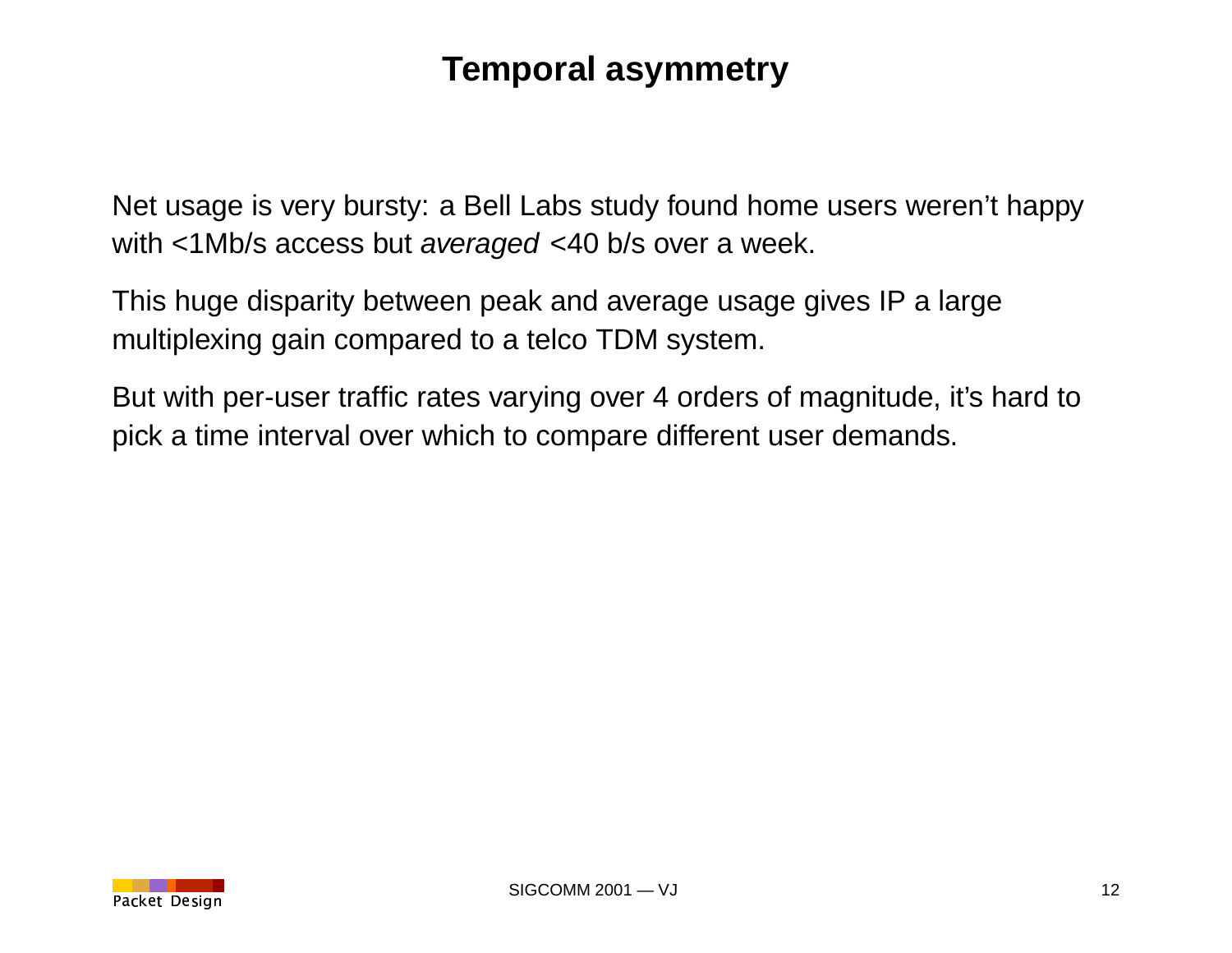#### **Calls??? Where are the "Flows"?**



If kpps data is plotted vs. hosts per sec data, result is <sup>a</sup> straight line with slope 3. Same number results from just looking at average behavior: 16K packets per second / 5500 hosts per second <sup>=</sup> 3 packets per host per second. (1997 NLANR FIX-W data from http://www.nlanr.net/NA/).

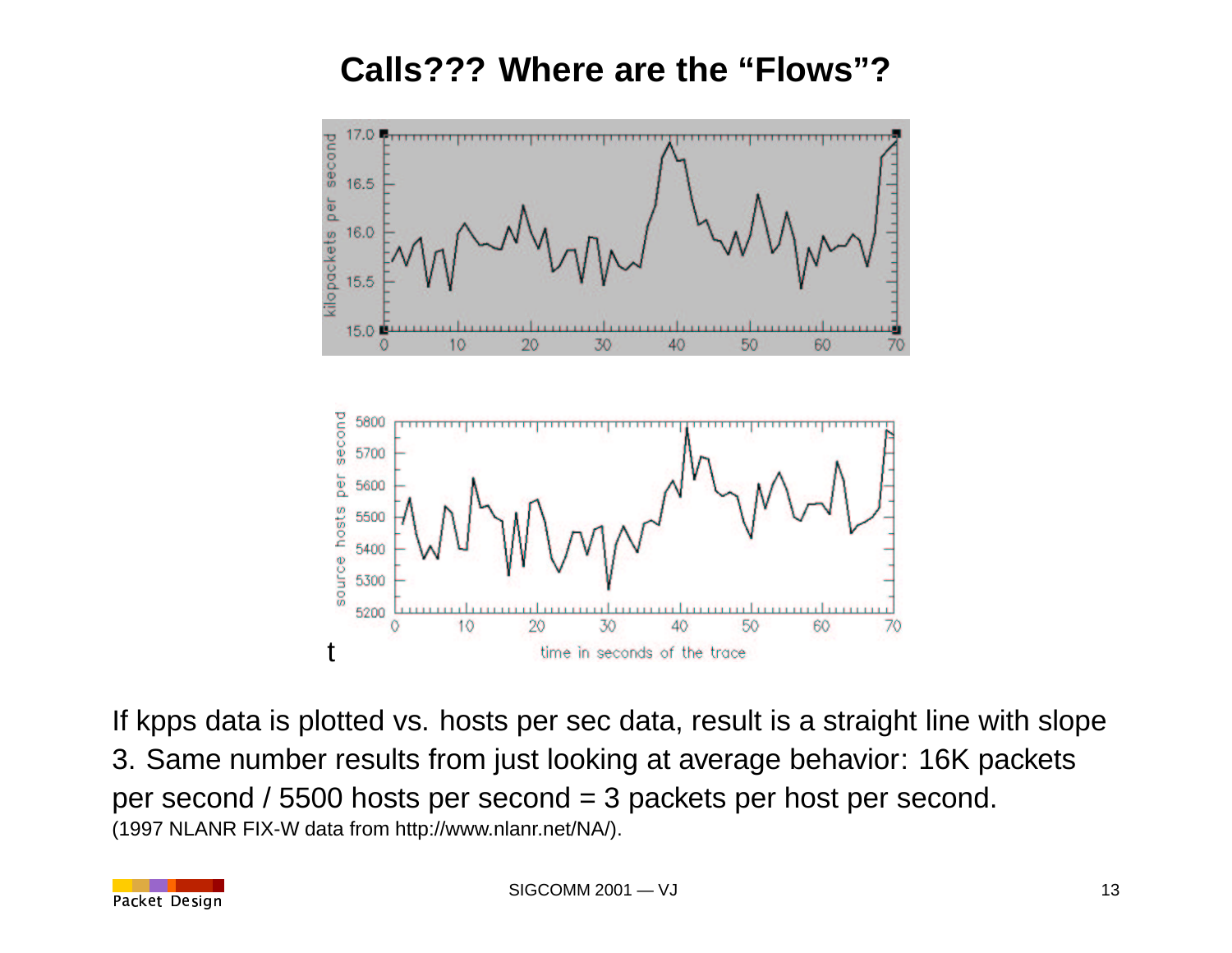## **Where are the "Conversations"?**

 $\triangleright$  1999 study of NASA Ames internet exchange from CAIDA shows more than 90% of traffic is web (http) and most of the remainder is mail, netnews and ftp. (data at http://www.caida.org/outreach/papers/AIX0005/)

 $\triangleright$  The communication model for this kind of traffic is not a conversation (a dialog between two parties) but rather <sup>a</sup> dissemination (user wants the data associated with some URL but doesn't care who gives it to them).

 $\triangleright$  Poor fit between dissemination and a circuit's conversation model amplifies scaling and traffic control problems. E.g., the difficulty of deploying web caching.

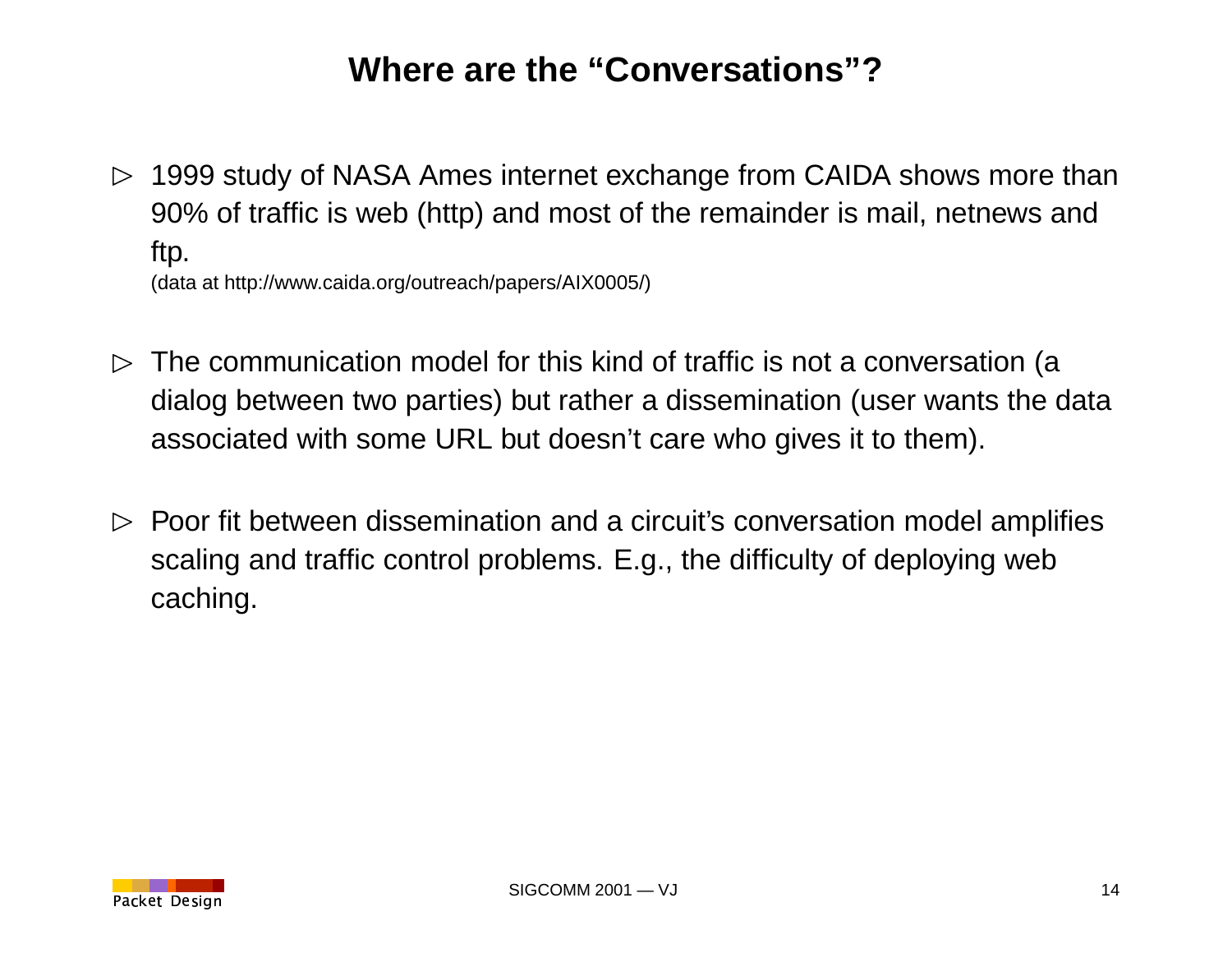Most of the preceding mismatch between the circuit model and networking use, traffic and economics has been well documented and obvious for several years.

So why do people keep trying to turn back the clock and impose circuits on the Internet?

- $\triangleright$  The main reason seems to be to take advantage of analysis and control techniques that are well developed for voice traffic over circuits but have no equivalent for data traffic over <sup>a</sup> packet net.
- $\triangleright$  The most prominent current example of this is "traffic engineering".

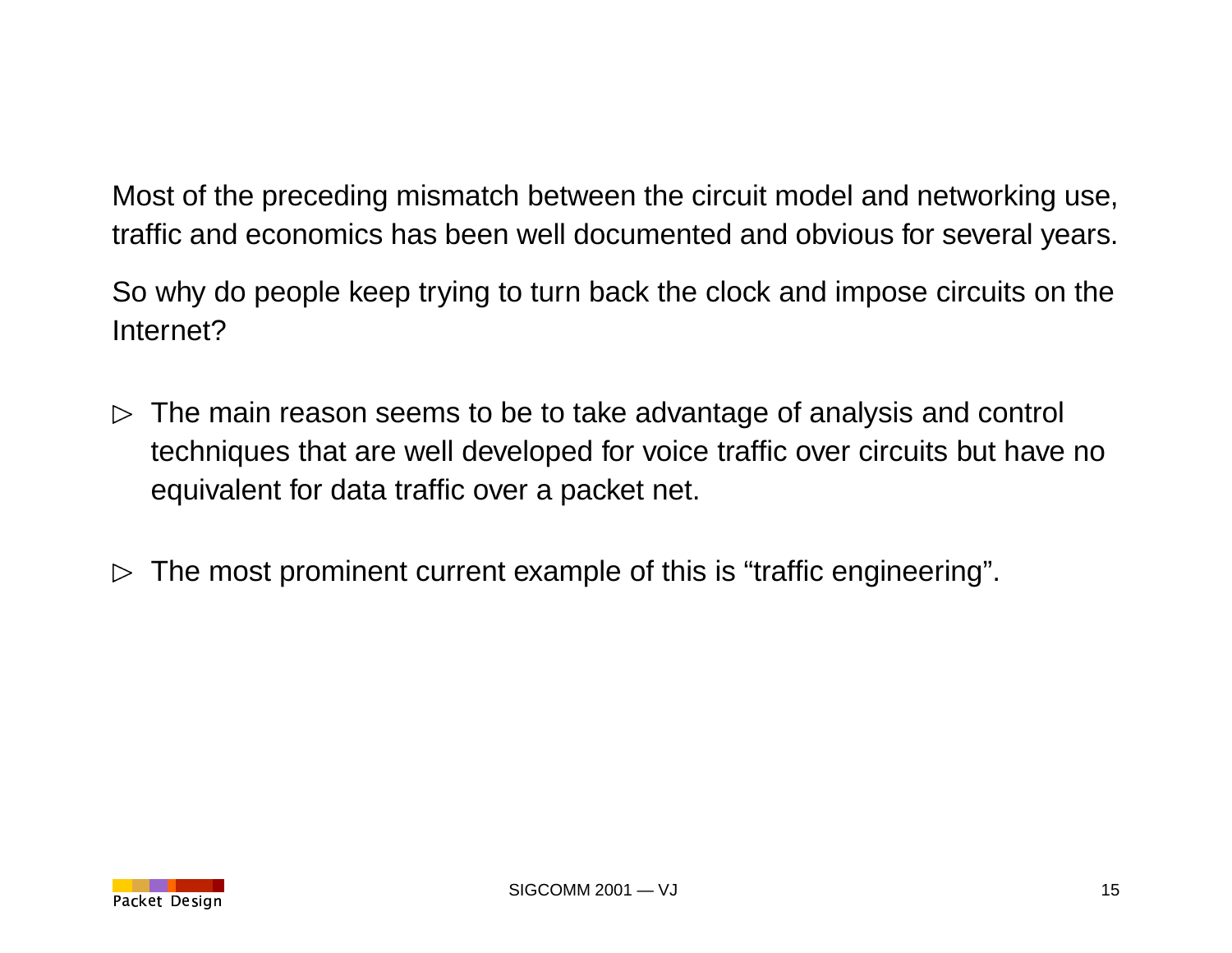# **Traffic Engineering (TE)**

- $\triangleright$  When the Internet was being created, the main concern was reachability. Everything needed to talk to everything else but no one particularly cared what path the bits took.
- $\triangleright$  As the Internet became commercialized, more and more people tried to make money by moving bits around.
- $\triangleright$  Initially it was sufficient to sell connectivity but today everything is connected and alternative carriers have to distinguish themselves on quantity of bits moved or delivery quality.
- $\triangleright$  This implies that controlling the path the bits take is important to an ISP's bottom line.
- $\triangleright$  Unfortunately, Internet research funding stopped long before any hooks for this got added to the architecture.

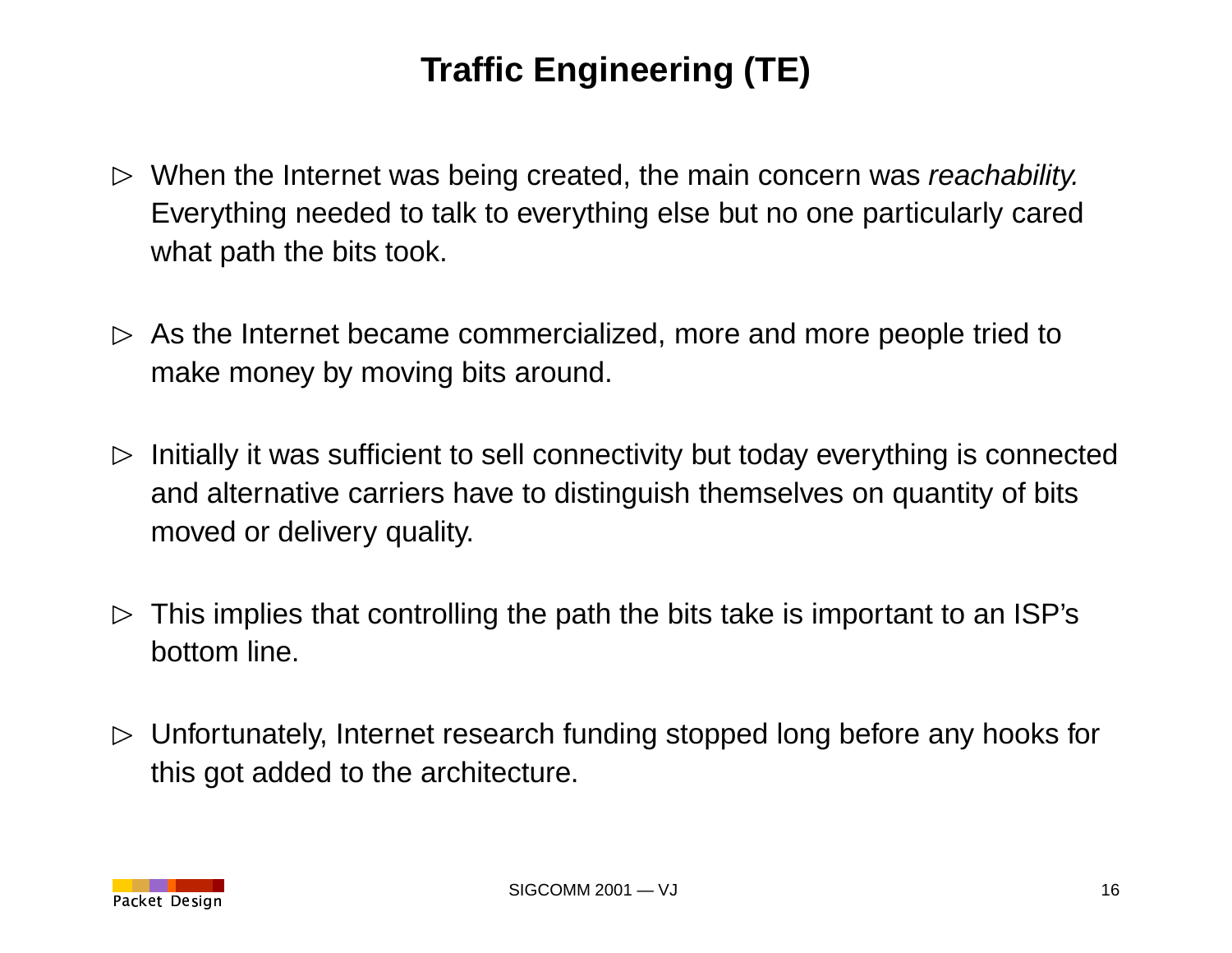## **Filling the architectural hole**

- $\triangleright$  Some crafty marketing types announced that the reason IP TE hadn't been done was because it couldn't be done.
- $\triangleright$  Having thus "proved" that IP was incapable of traffic engineering, they pointed out that TelCos had been doing traffic engineering since the days of A.G.Bell so the obvious way to get it was to roll the clock back to the 1800s and discard IP for MPLS.
- $\triangleright$  The inescapable logic of this convinced all the equipment vendors (dazzled by the prospect of <sup>a</sup> forklift upgrade of the entire Internet), the trade press (eager for something new to talk about since no one wanted to hear any more about ATM) and half the tier-1 ISPs (the ones that had started life as TelCos).

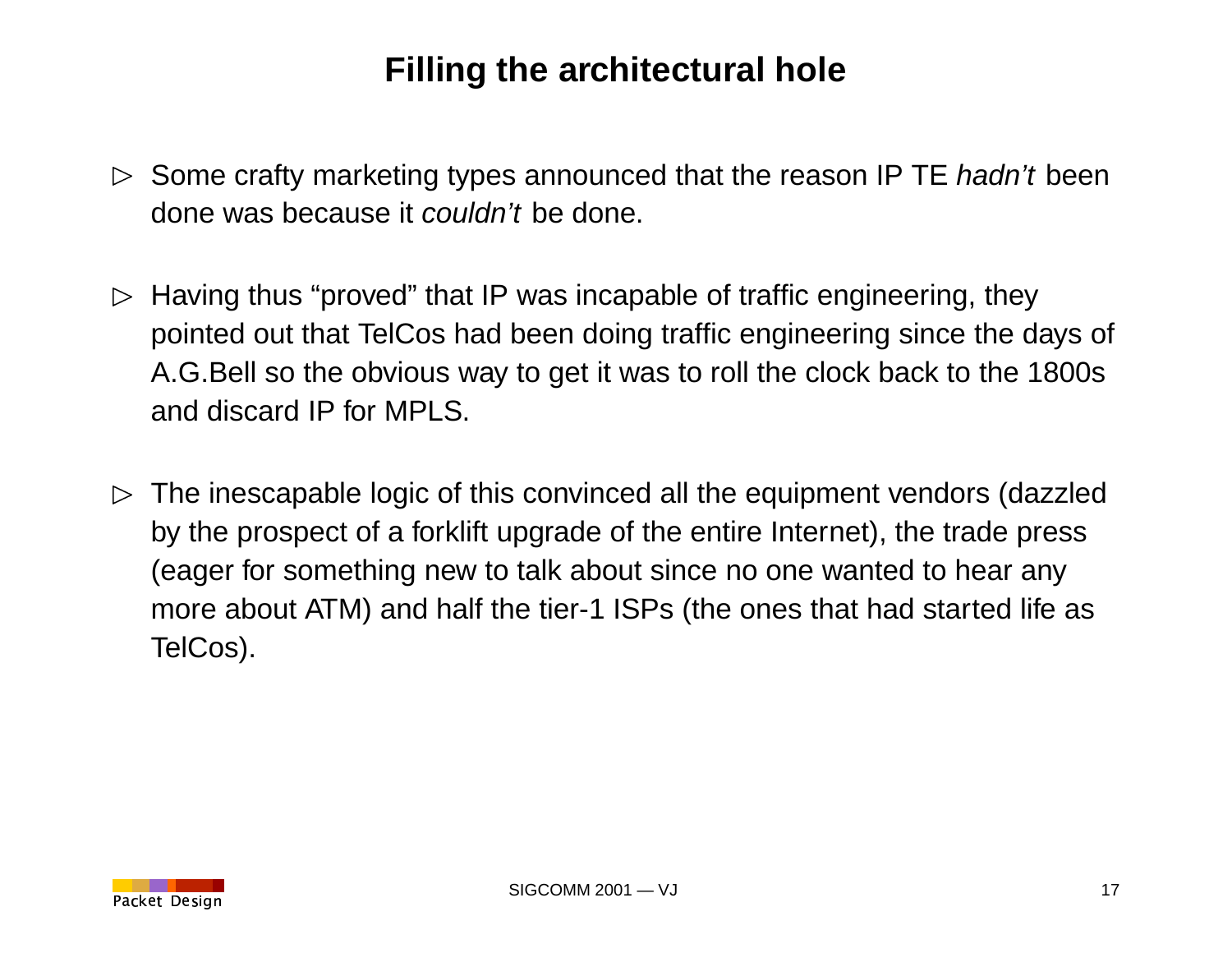# **"Optimal" Traffic Engineering (Linear Programming)**

Given a topology of *n* nodes with  $c_{ij}$  as the capacity of the link from node *i* to node *j* and  $t_{sd}$  the traffic that enters at node *s* and departs at node  $d$ . If  $f_{sdi}$  is the fraction of demand  $t_{sd}$  that traverses the link from node  $i$  to node  $j$  then optimal TE is the set of *f* 's that minimizes:

$$
\sum_{i,j} C\left(\sum_{s,d} \frac{f_{sdj}t_{sd}}{c_{ij}}\right)
$$

such that:

$$
\sum_{s,d} f_{sdiffij} t_{ij} \le c_{ij}
$$
\n
$$
\sum_{x} f_{sdxi} t_{xi} = \sum_{y} f_{sdiffij}
$$

This scales like  $n^4$  in space and  $n^5$  or  $n^6$  in time, depending on the algorithm. I.e., for an 11 node network ~10,000 *f* values get computed.

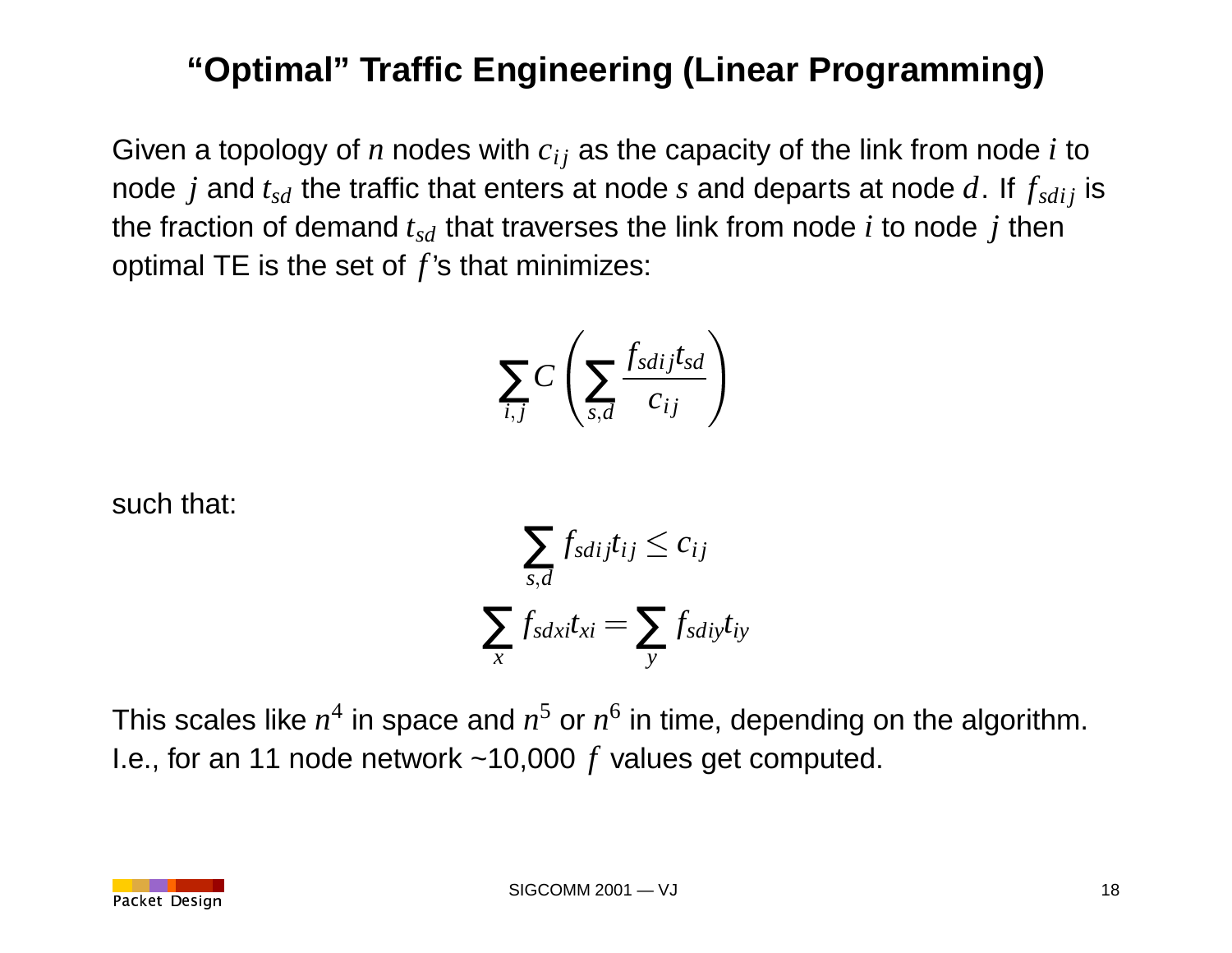# **IP routing**

Every link has a "cost" (metric) so there are  $O(n)$  costs. The lowest cost path from every node to every other is well defined and there are algorithms to compute the lowest cost paths in *<sup>n</sup>*log*<sup>n</sup>* steps.

**A surprising result:** Linear Programming solutions and routing solutions are equivalent in the sense that almost any linear programming solution can be turned into a set of link metrics that result in the same traffic flow and vice-versa.

(see "Internet Traffic Engineering without Full Mesh Overlaying" by Wang, Wang and Zhang in Infocom-01)

 $\triangleright$  I.e., you can do at least as much TE with IP routing as with MPLS and probably more.

(I think of this as analogous to physics looking at collisions in center of mass frame vs. lab frame. In lab frame problem is complex and quadratic. In center of mass frame the same problem is obvious and linear.)

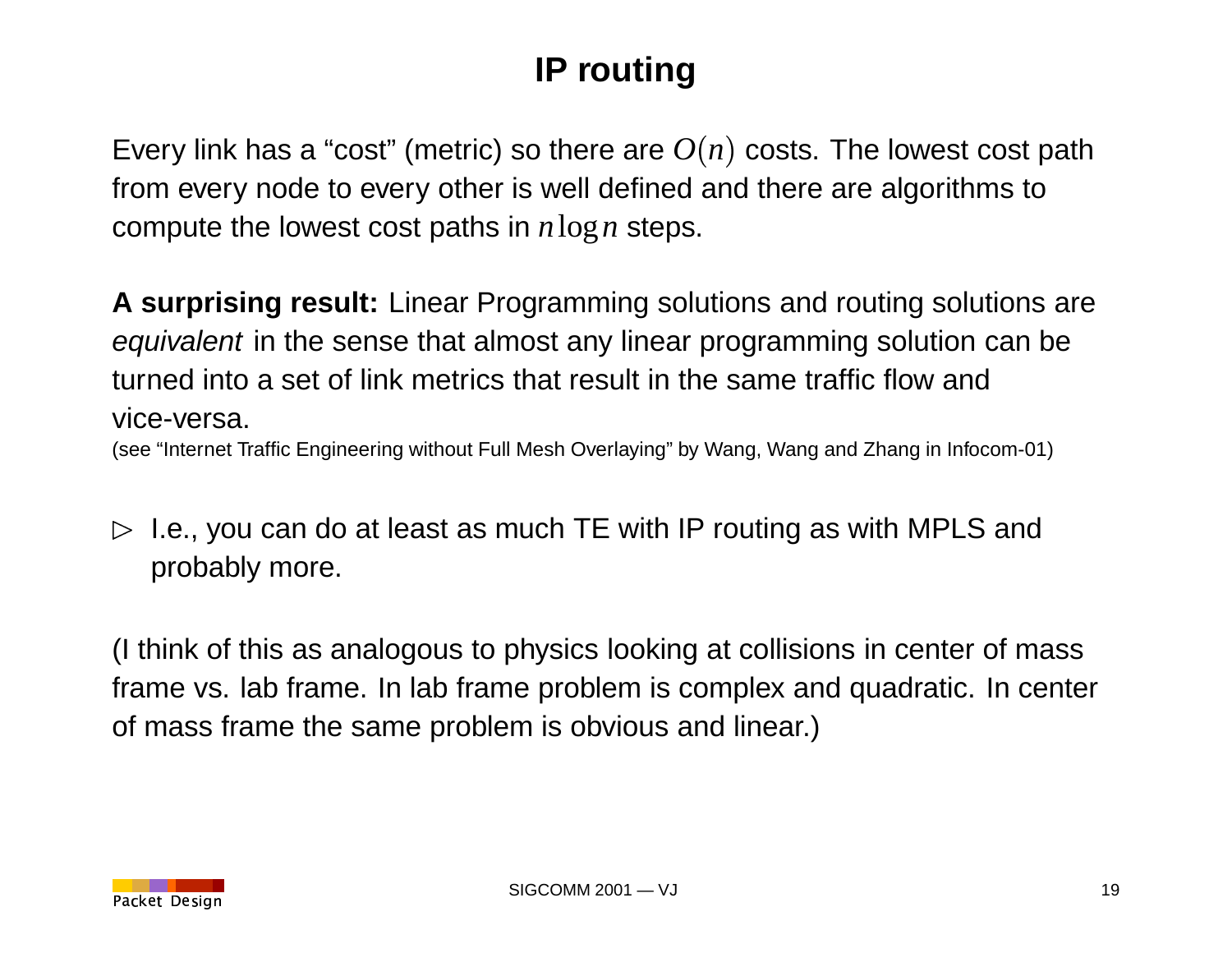# **If not circuits, what?**

Almost *any* other communication model (e.g., post office, FedEx, freight trains, cargo ships) is <sup>a</sup> better fit to modern networking than circuits.

One that shares <sup>a</sup> lot of the same problems and has an excellent mathematical foundation is the operation of <sup>a</sup> power distribution grid. The following shows how <sup>a</sup> transfer from <sup>a</sup> generator to <sup>a</sup> utility flows through the grid: (from IEEE Spectrum Feb 01 and www.powerworld.com)



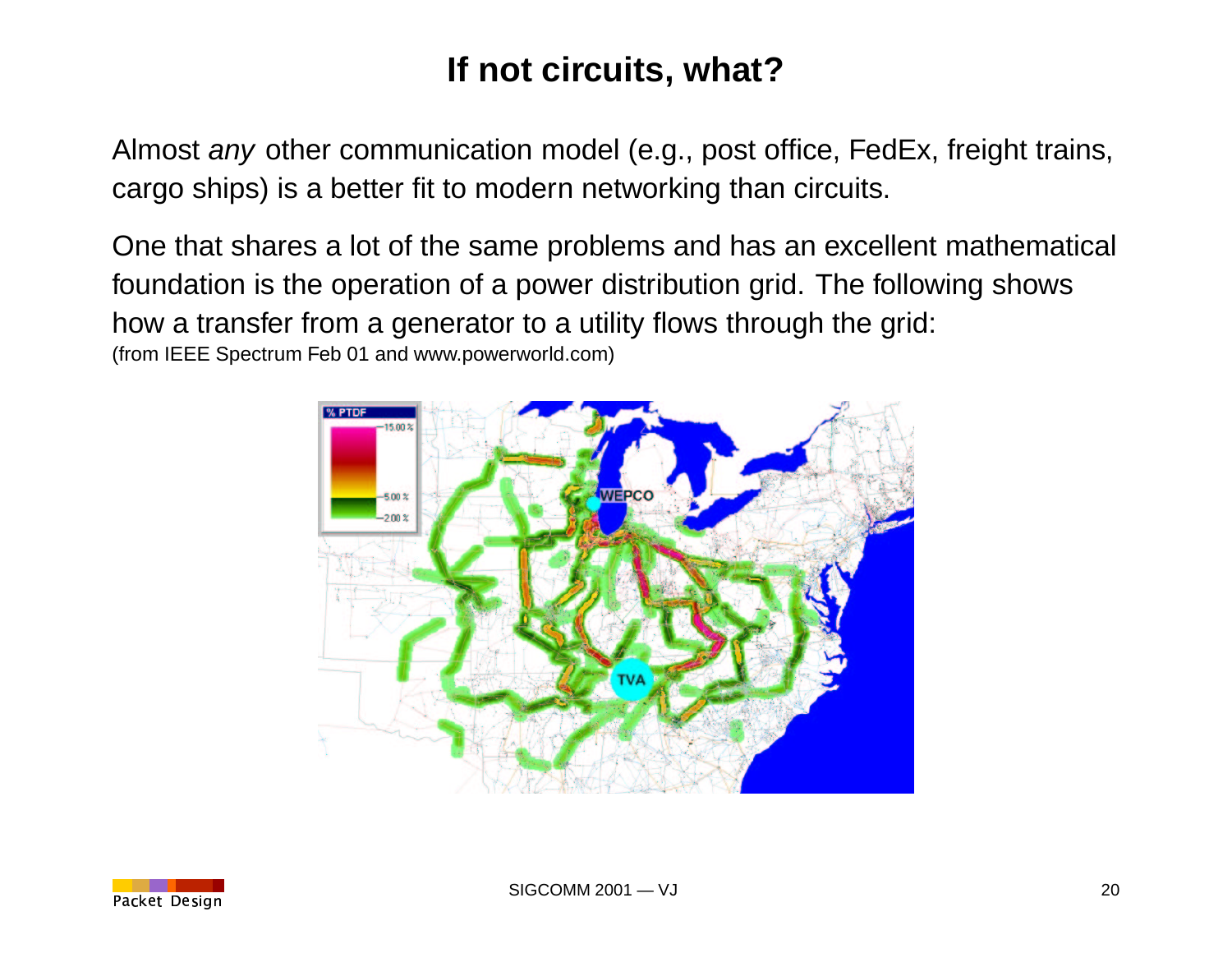# **Power distribution (cont.)**

This is <sup>a</sup> visualization of the state of the grid during <sup>a</sup> June 1998 power crisis in the Midwest that increased spot market prices by 3000%.

(from IEEE Spectrum Feb 01 and www.powerworld.com)



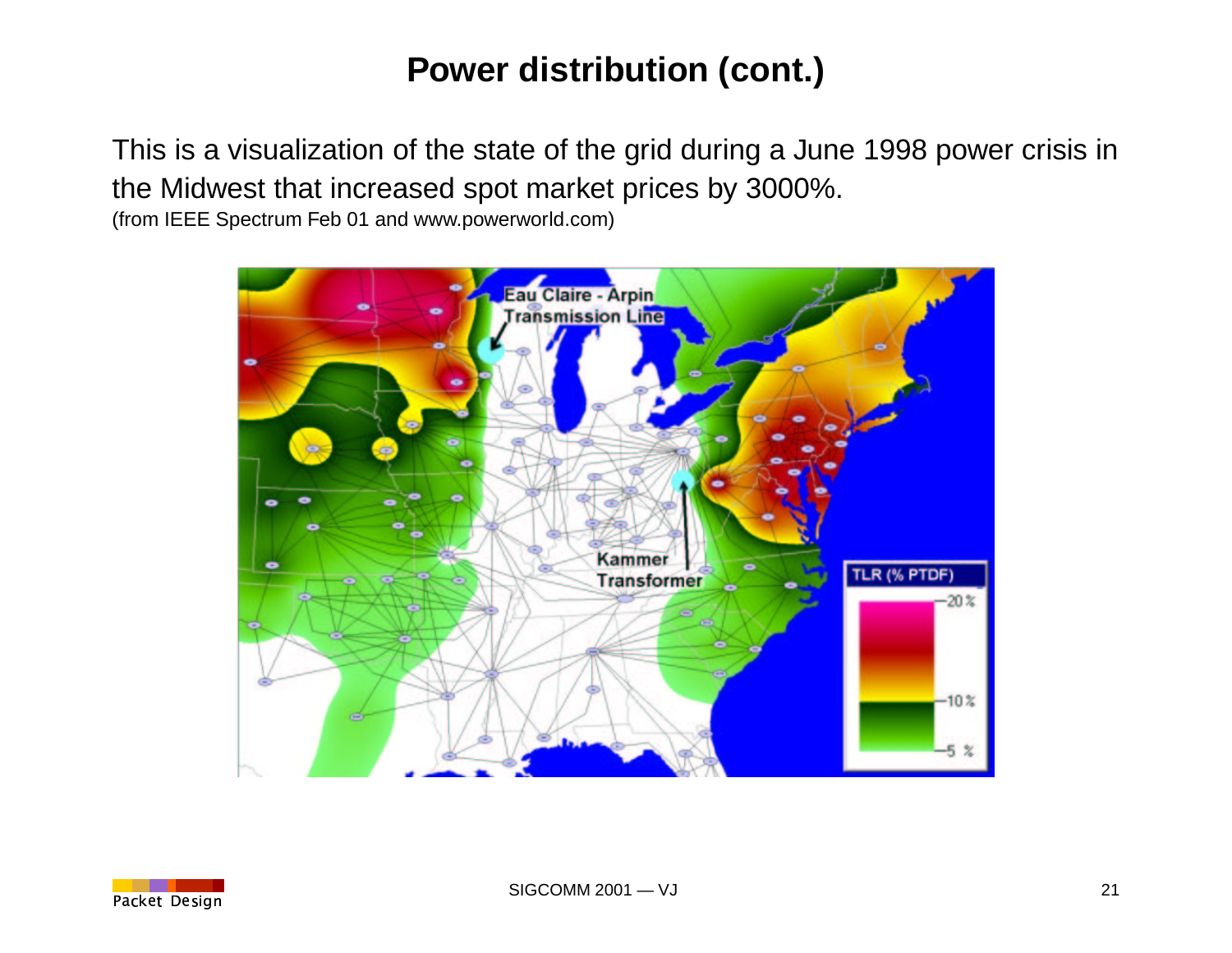### **Why doesn't the Grid work like the phone system?**



We get the same indoctrination for electrical circuits as for phones yet we didn't make the same mistakes. E.g.,

- $\triangleright$  the power company doesn't track individual power flows through each of your appliances.
- $\triangleright$  when a generator sells power to a utility they don't ask which customers it's going to.
- $\triangleright$  no one asks if it's "fair" to turn on a TV or a light.

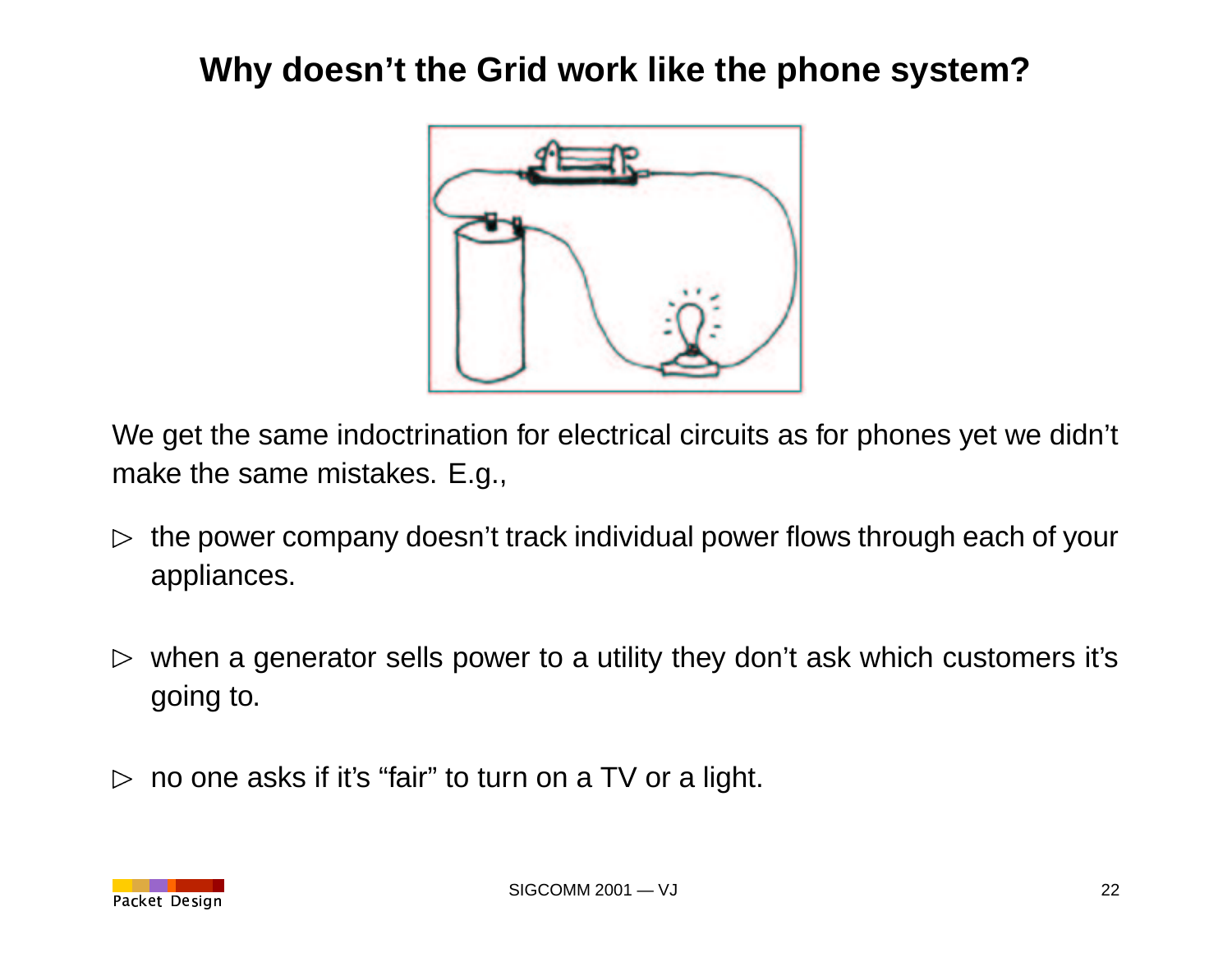#### **Maxwell's Laws**

A large part of the reason we didn't get confused is because in 1864 James Clerk Maxwell said everything there was to say about electricity:

$$
\oint_{S} \mathbf{E} \cdot d\mathbf{A} = 0
$$

$$
\oint_{S} \mathbf{B} \cdot d\mathbf{A} = 0
$$

$$
\int_{S} \mathbf{E} \cdot d\mathbf{A} = \frac{\partial}{\partial t} \int_{S} \mathbf{B} \cdot d\mathbf{A}
$$

$$
\int_{S} \mathbf{B} \cdot d\mathbf{A} = \frac{\partial}{\partial t} \int_{S} \mathbf{E} \cdot d\mathbf{A}
$$

There is **no** equivalent statement for communications.